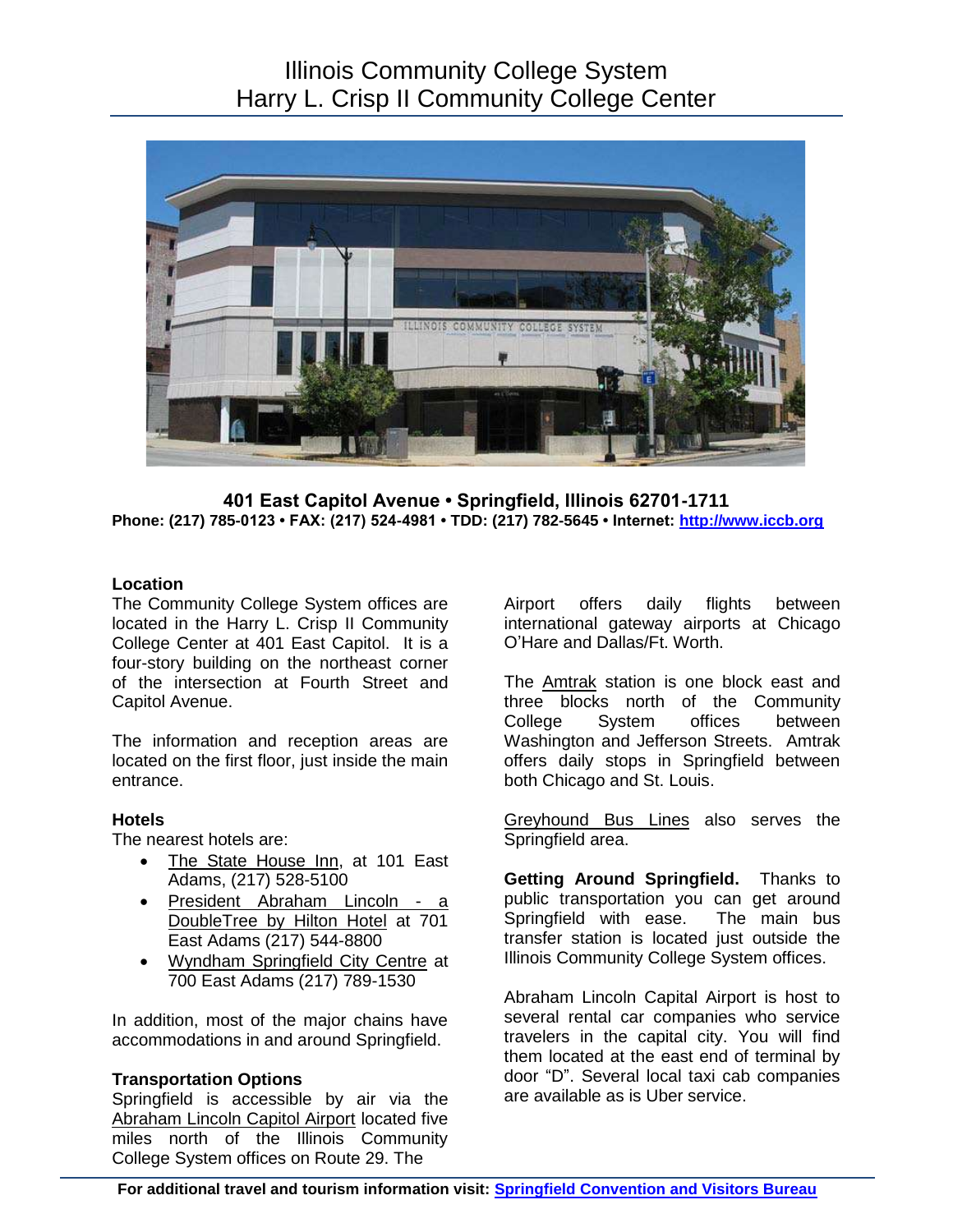

# **Highway Access (most visitors enter into Springfield from I-55)**

# **From the North and East:**

From I-55 take Clear Lake Avnue. exit.

From I-72 continue west on Clear Lake Avenue, which becomes Jefferson Street. Turn south (left) on Fifth Street, and then turn west (right) on Capitol Avenue for 1 block.

# **From the South and West:**

From I-55 or US-36, take Sixth Street exit. Continue traveling north, turn west (left) on Capitol Avenue for 2 blocks.